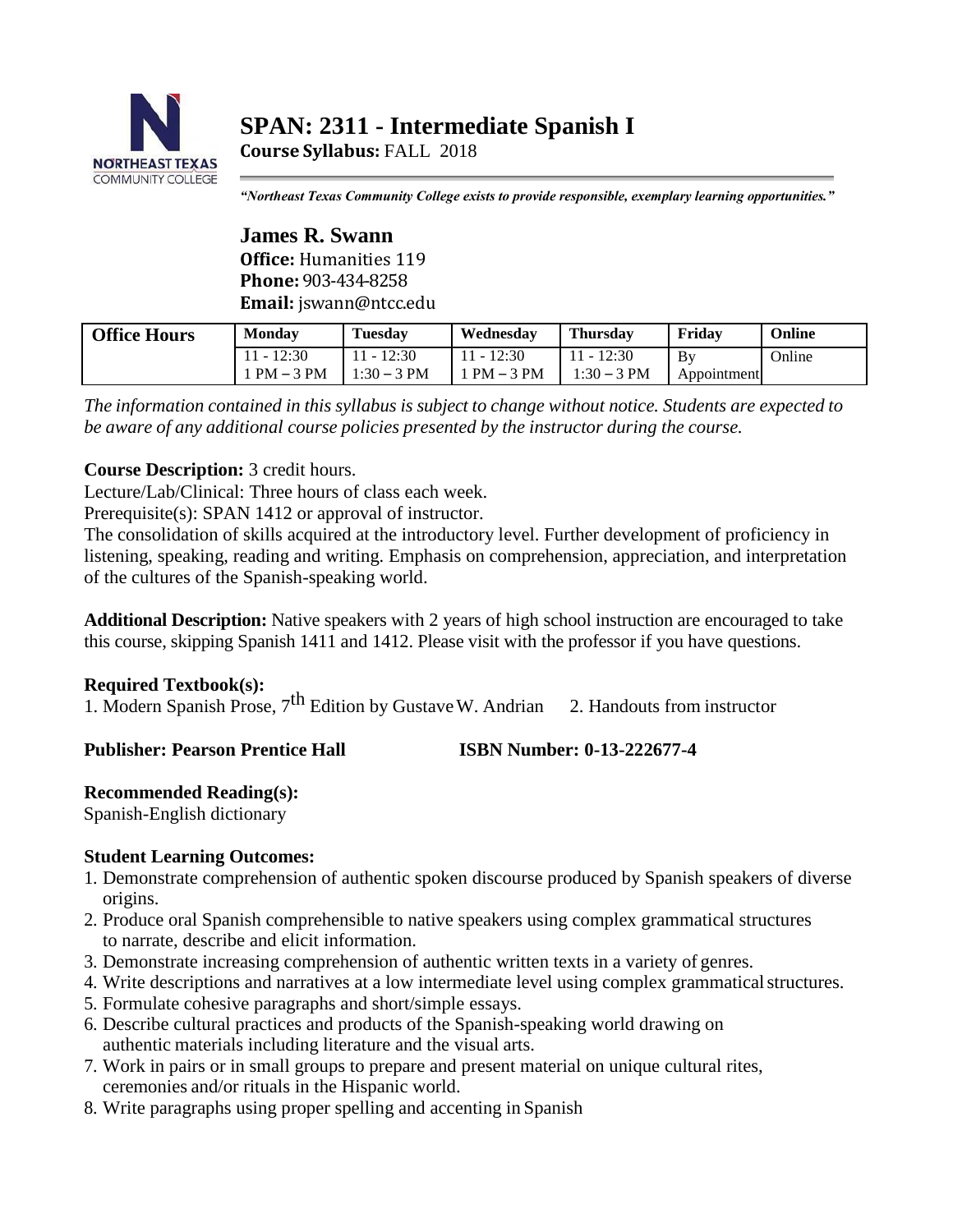# **Course Objectives:**

Same as Student Learning Objectives stated above

## **Lectures & Discussions:**

The course will be conducted in Spanish exclusively. Lectures, class discussions and readings will center on history, politics, and current event topics related to the Spanish-speaking world. The class will be used to highlight and explain interesting or complicated grammatical nuances as well. The class will read selected short stories and poetry for vocabulary building, cultural understanding, and literary analysis.

The course will involve a review of Spanish grammar, concentrating on a general review with an emphasis on the problems which native speakers of Spanish experience having grown up in the USA. This review will be provided in class via lectures with targeted practice on the grammar topic.

## **Evaluation/Grading Policy:**

Evaluation in this course considers three areas of proficiency: grammatical/orthographic correctness, the ability to express oneself in correct Spanish orally and in writing, and demonstrated growth and understanding of literary expression and cultures of the Spanish speaking world.

| Writing assignments in Spanish on selected subjects (5). 500 | $A =$ |          | 1800-                    |
|--------------------------------------------------------------|-------|----------|--------------------------|
|                                                              | B.    | $\equiv$ | 2000<br>1600-<br>1799    |
|                                                              | $C =$ |          | 1400-<br>1599            |
|                                                              | $D =$ |          | 1200-                    |
| Course evaluation with confirmation to the instructor 50     | $F =$ |          | 1399<br>$1000 -$<br>1199 |

These items represent 2000 possible points for the course: 1800 points equals an "A", etc., as above.

## **Tests/Exams:**

#### **Pop Tests**

Four pop tests on any subject recently studied will be completed by the students.

## **Readings: Short Stories by important Spanish language writers**

The class will read and analyze 12 short stories written by notable Spanish language authors. There will be 4 tests related to 3 short stories and their authors each.

#### **Review of Grammar**

The class will review Spanish grammar and embark on learning about more complex grammatical matters. Four grammar tests will be provided to assess recently covered grammatical topics. Grammar tests will be combined with tests over the short stories and other readings.

## **Assignments:**

## **Writing Assignments**

Students will write 5 formal papers (essays) on selected subjects in Spanish as well as the Personal Project, also in Spanish using correct grammar, punctuation, capitalization, and accenting. Each must be presented to a classmate for a peer review prior to submission to the instructor. Each must be between 2 and 3 pages in length, typewritten, adhering to standard guidelines. We will use MLA style.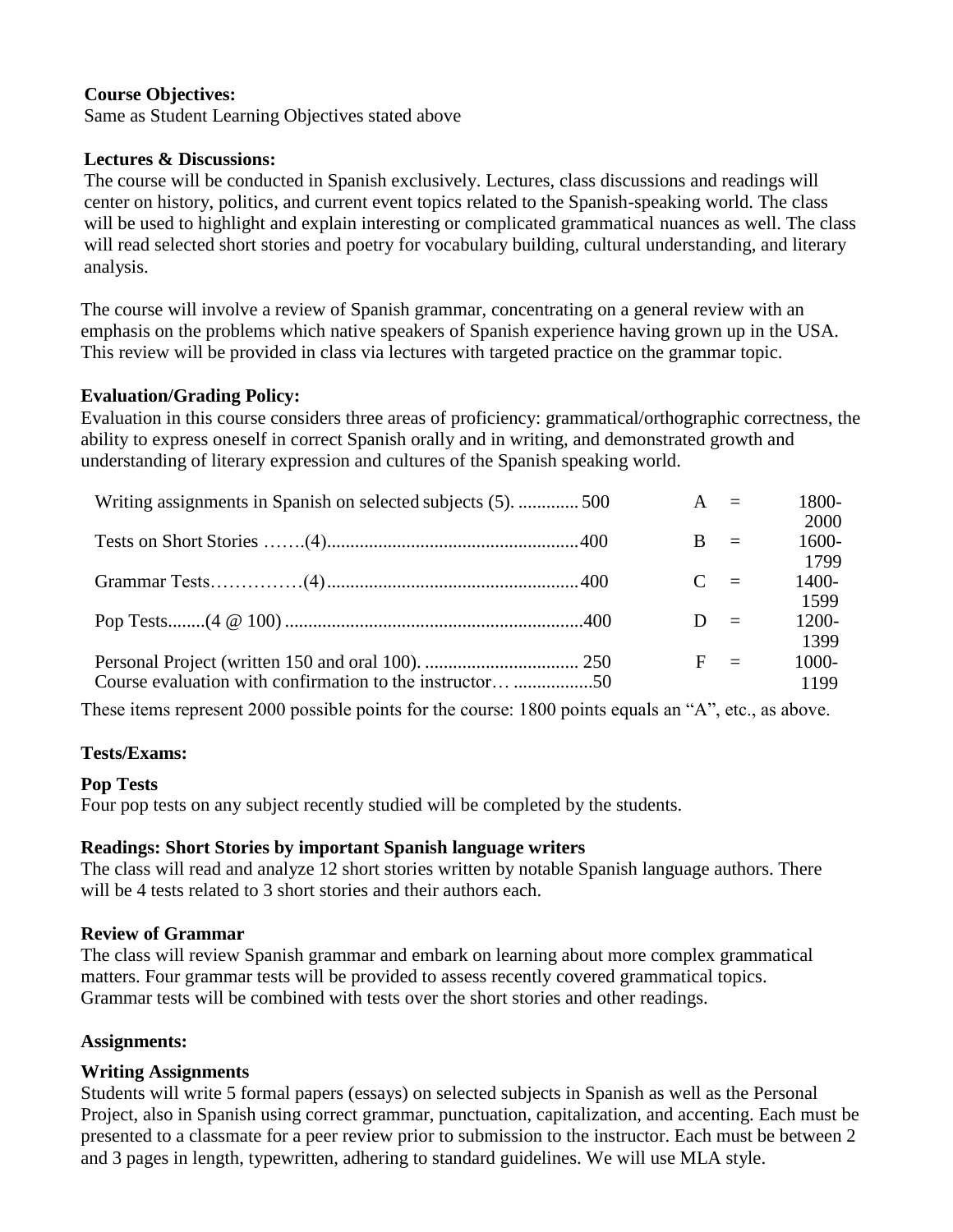# **Personal Project:**

Each student shall select a personal project topic to research, study, and write about…in Spanish. The student will also present the paper (2-3 pages) to the class in a 10-12 minute presentation, using any devices desired. The subject should be related somehow to Hispanic cultures and experience; language, history, sports, movies, music, etc. The topic is due by September 14. The first draft by October 12 and the final version of the paper is due on or before November 9. The oral report to the class can occur whenever the student wishes to schedule it with the instructor.

Other due dates will be explained in class as necessary.

# **StudentResponsibilities/Expectations:**

- 1. Students are expected to be in the classroom when class begins, to attend class regularly and to participate in all class assignments. Visit the bathroom BEFORE class. Do not go during class unless it is an emergency.
- 2. Cell phones (and other electronic devices) must be turned off or to vibrate before entering the classroom. If your phone rings, IT IS assumed to be AN EMERGENCY. Exit the classroom with your belongings. Return at the next class meeting. No texting during class.
- 3. Offensive and vulgar language will not be tolerated. Disrespect to the instructor or to other students will not be accepted.
- 4. Hats, caps and other head coverings should be removed during class; males and females.
- 5. NTCC is a tobacco free area including all buildings, walkways, and green areas. Tobacco use of any kind is allowed only on the paved parking lots and in the smoking huts.
- 6. Each student will leave his/her area completely clean upon exiting the classroom, including the removal of all books, personal items, trash and food or drink items.
- 7. Five absences will result in an F in the class. Two tardies or leaving class early count as one absence. Plan ahead for the times when your car, baby sitter, personal or family illness, or employment make it difficult to come to class.
- 8. Students are required to attempt to use proper Spanish in the classroom at all times.

# *Remind: Text Messaging Service to Students*

**REMIND.COM:** For truly important messages. You are required to send a text message from your cell phone, with the code @9k2493 to 81010 or to the phone number 469-208-7450. This is a tool called REMIND that I use to get information out to students quickly. This will enable you to receive important class announcements and reminders from me via text message so that you will not miss out on any assignment changes or important updates. Please continue to check your NTCC email and Blackboard announcements daily.

# **Other Course Requirements: Mentioned Above**

# **NTCC Academic Honesty Statement:**

"Students are expected to complete course work in an honest manner, using their intellects and resources designated as allowable by the course instructor. Students are responsible for addressing questions about allowable resources with the course instructor. NTCC upholds the highest standards of academic integrity. This course will follow the NTCC Academic Honesty policy stated in the Student Handbook."

## **Academic Ethics:**

The college expects all students to engage in academic pursuits in a manner that is beyond reproach. Students are expected to maintain complete honesty and integrity in their academic pursuit. Academic dishonesty such as cheating, plagiarism, and collusion is unacceptable and may result in disciplinary action. Refer to the student handbook for more information on this subject.